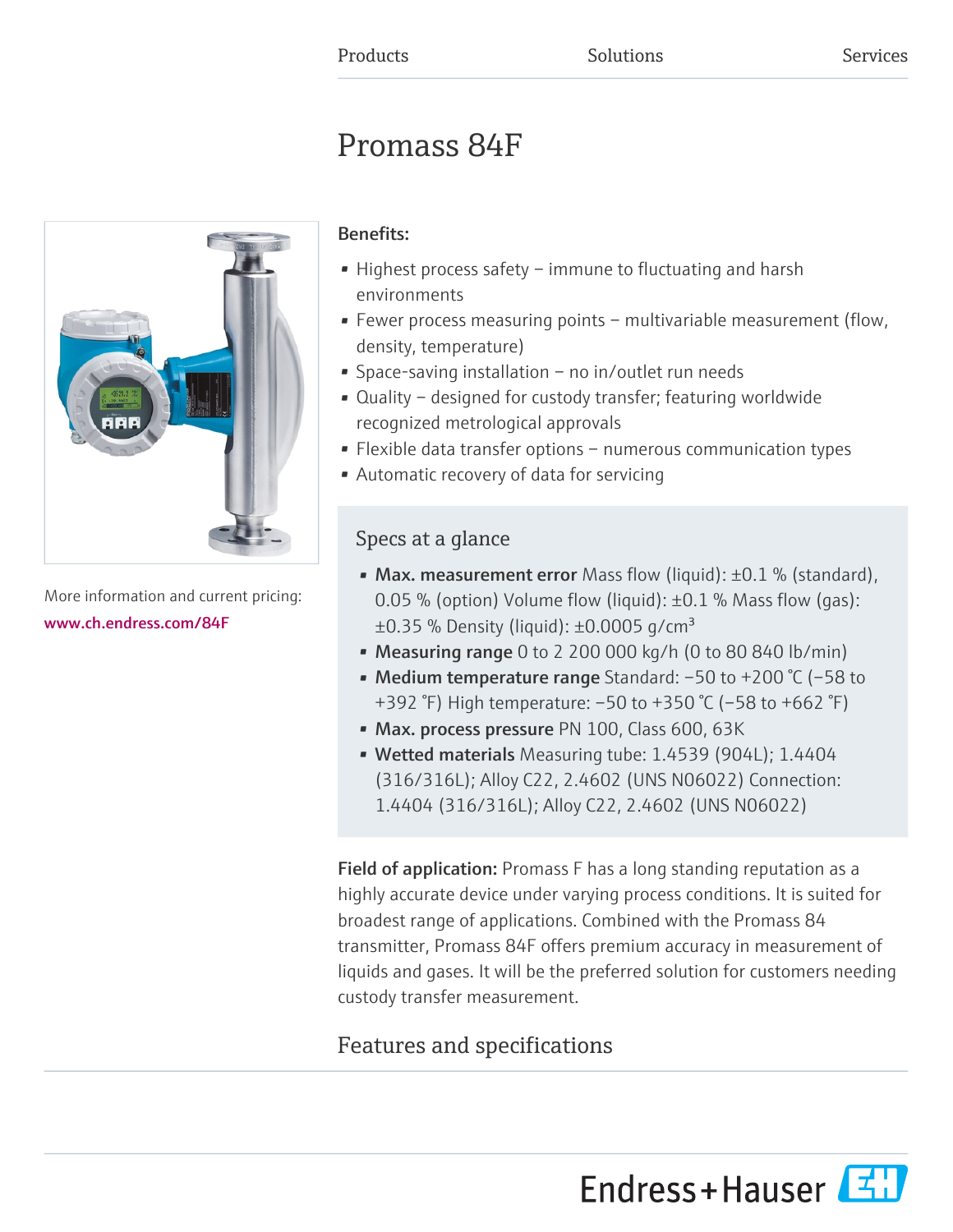#### Gas **Gas** Measuring principle

Coriolis

#### Product headline

The flowmeter with premium accuracy, robustness and custody transfer functionality. Highest measurement performance for liquids and gases under varying, demanding process conditions.

#### Sensor features

Highest process safety – immune to fluctuating and harsh environments. Fewer process measuring points –multivariable measurement (flow, density, temperature). Space  $-$  saving installation  $-$  no in/outlet run needs. Mass flow: measurement error ±0,05 % (PremiumCal). pressurerated sensor housing up to 40 bar (580 psi).

#### Transmitter features

Quality – designed for custody transfer; featuring worldwide recognized metrological approvals. Flexible data transfer options – numerous communication types. Automatic recovery of data for servicing. 4 - line backlit display with touch control. Device in compact or remote version.

#### Nominal diameter range

DN 8 to 250 ( $\frac{3}{8}$  to 10") High temperature: DN 25 (1"), DN 50 (2"), DN 80 (3")

#### Wetted materials

Measuring tube: 1.4539 (904L); 1.4404 (316/316L); Alloy C22, 2.4602 (UNS N06022) Connection: 1.4404 (316/316L); Alloy C22, 2.4602 (UNS N06022)

#### Measured variables

Mass flow, density, temperature, volume flow, corrected volume flow, reference density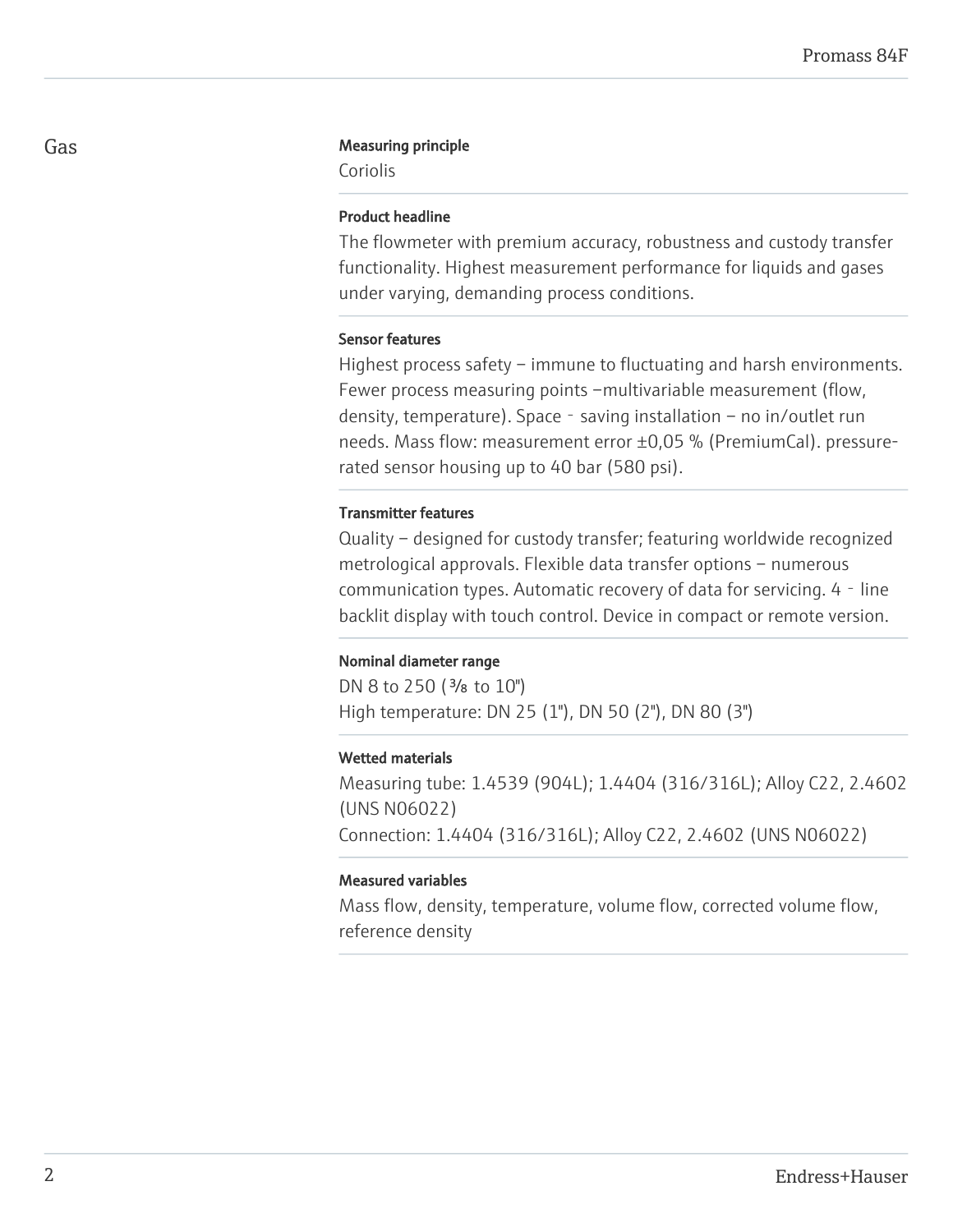#### Max. measurement error

Mass flow (liquid):  $\pm 0.1$  % (standard), 0.05 % (option) Volume flow (liquid): ±0.1 % Mass flow (gas):  $\pm 0.35$  % Density (liquid):  $\pm 0.0005$  q/cm<sup>3</sup>

#### Measuring range

0 to 2 200 000 kg/h (0 to 80 840 lb/min)

#### Max. process pressure

PN 100, Class 600, 63K

#### Medium temperature range

Standard: –50 to +200 °C (–58 to +392 °F) High temperature: –50 to +350 °C (–58 to +662 °F)

#### Ambient temperature range

Standard: –20 to +60 °C (–4 to +140 °F) Option: –40 to +60 °C (–40 to +140 °F)

#### Sensor housing material

1.4301/1.4307 (304L), corrosion resistant

#### Transmitter housing material

Powder - coated die - cast aluminium 1.4301 (304), sheet CF3M (316L), cast

#### Degree of protection

IP67, type 4X enclosure. Remote transmitter: IP67, type 4X enclosure

#### Display/Operation

4 - line backlit display with touch control (operation from outside) Configuration via local display and operating tools possible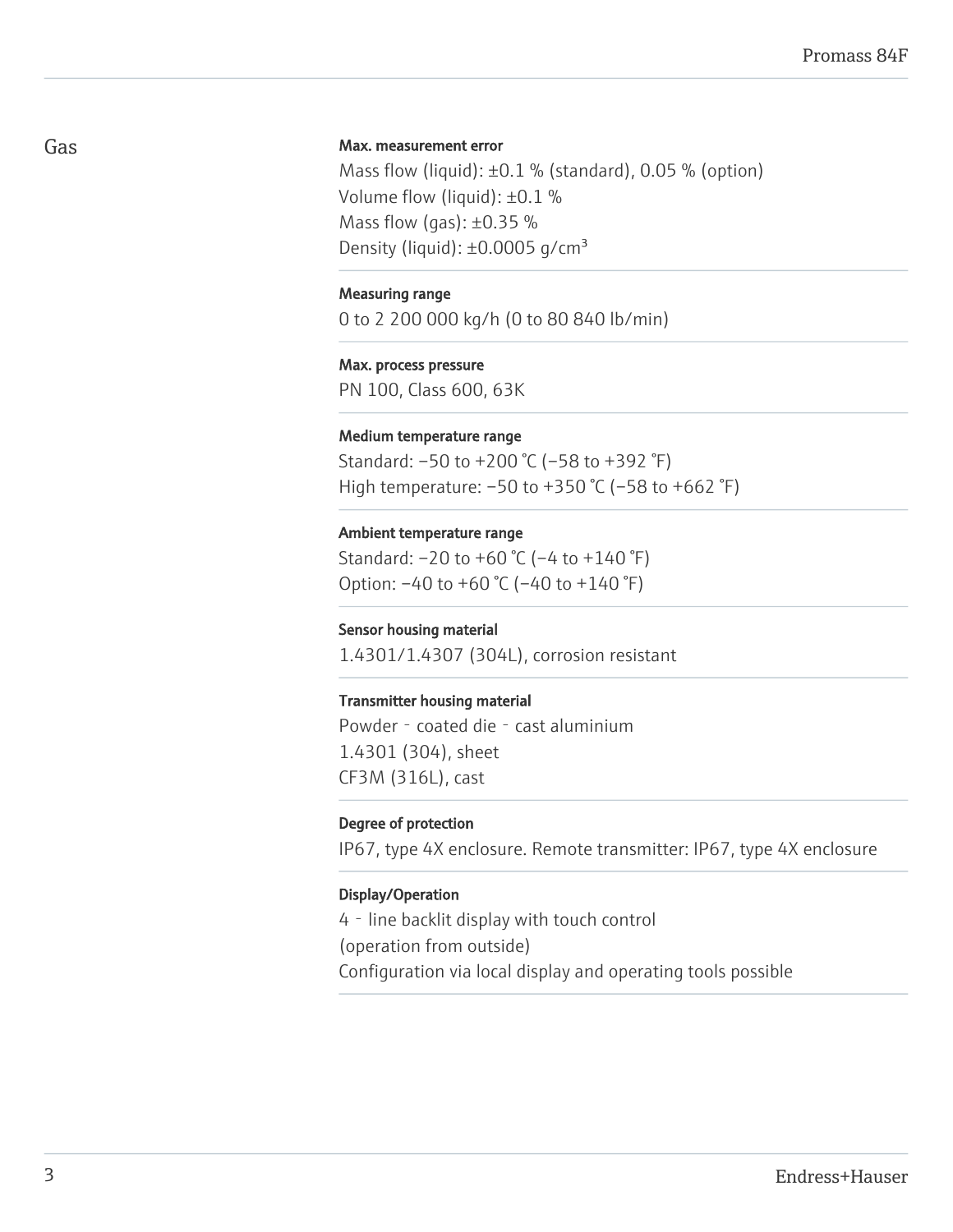#### **Outputs**

4 modular outputs: 0‐20 mA (active)/4‐20 mA (active/passive) Pulse/frequency/switch output (passive) phase shifted pulse Relay

#### Inputs

1 modular input: status

#### Digital communication

HART Modbus RS485

#### Power supply

DC 16 to 62 V AC 85 to 260 V (45 to 65 Hz) AC 20 to 55 V (45 to 65 Hz)

#### Hazardous area approvals

ATEX, IECEx, FM, CSA, NEPSI

#### Other approvals and certificates

3.1 material, calibration performed on accredited calibration facilities (acc. to ISO/IEC 17025), NAMUR, custody transfer, PED, CRN, AD 2000, 3-A, FDA, NACE MR0175/MR0103, PMI; welding test acc. to EN, ASME, NORSOK

#### Product safety

CE, C-tick, EAC marking

#### Metrological approvals and certificates

Calibration performed on accredited calibration facilities (acc. to ISO/IEC 17025), NAMUR Custody transfer approvals: MI-005 (liquid), PTB 7.251 (gas), MC

#### Pressure approvals and certificates

PED, CRN, AD 2000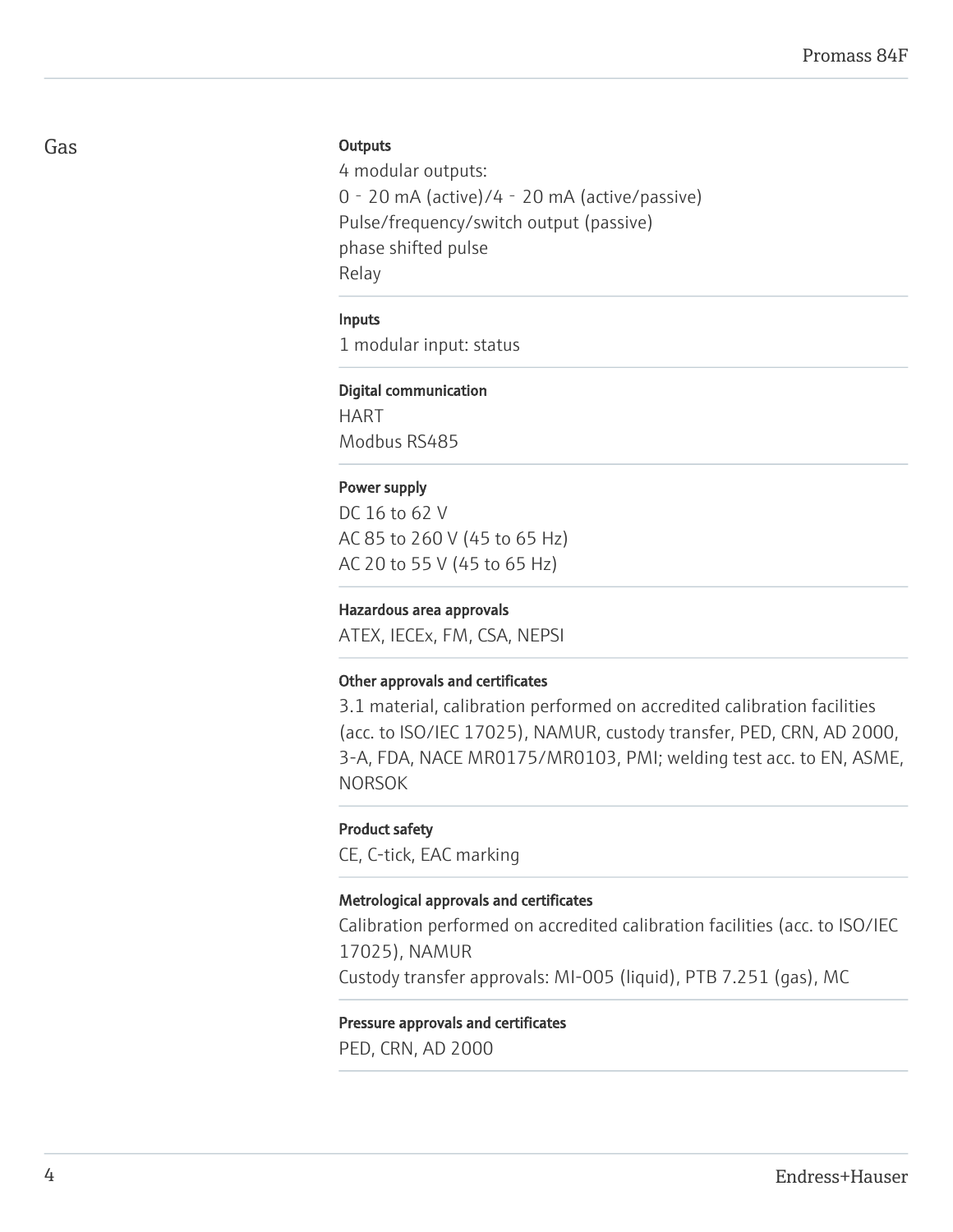#### Material certificates

3.1 material NACE MR0175/MR0103, PMI; welding test acc. to EN, ASME,NORSOK

Hygienic approvals and certificates 3-A, FDA

#### Liquids **Measuring principle**

Coriolis

#### Product headline

The flowmeter with premium accuracy, robustness and custody transfer functionality. Highest measurement performance for liquids and gases under varying, demanding process conditions.

#### Sensor features

Highest process safety – immune to fluctuating and harsh environments. Fewer process measuring points –multivariable measurement (flow, density, temperature). Space - saving installation – no in/outlet run needs. Mass flow: measurement error ±0,05 % (PremiumCal). pressurerated sensor housing up to 40 bar (580 psi).

#### Transmitter features

Quality – designed for custody transfer; featuring worldwide recognized metrological approvals. Flexible data transfer options – numerous communication types. Automatic recovery of data for servicing. 4 - line backlit display with touch control. Device in compact or remote version.

#### Nominal diameter range

DN 8 to 250 ( $\frac{3}{8}$  to 10") High temperature: DN 25 (1"), DN 50 (2"), DN 80 (3")

#### Wetted materials

Measuring tube: 1.4539 (904L); 1.4404 (316/316L); Alloy C22, 2.4602 (UNS N06022)

Connection: 1.4404 (316/316L); Alloy C22, 2.4602 (UNS N06022)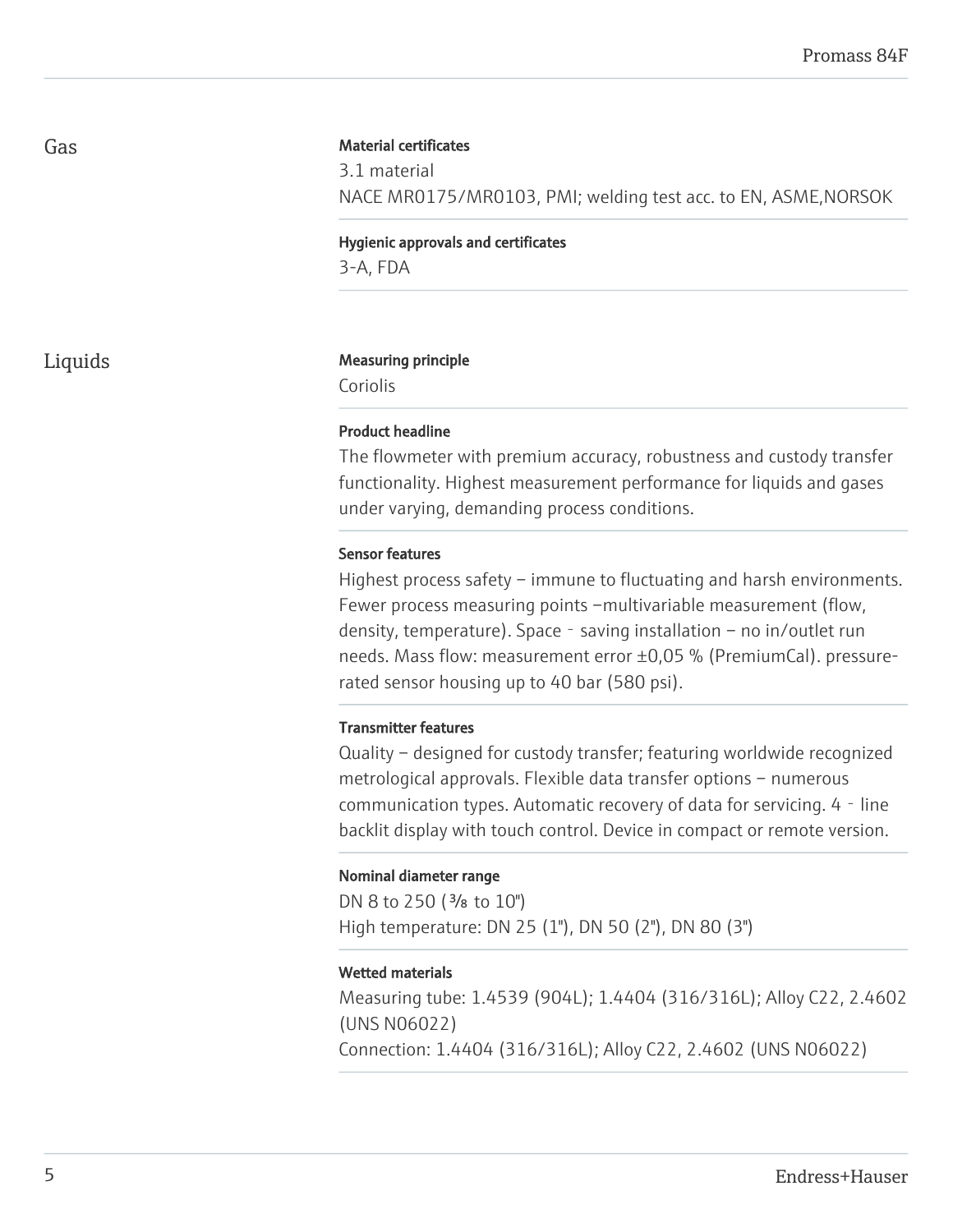## Liquids

#### Measured variables

Mass flow, density, temperature, volume flow, corrected volume flow, reference density

#### Max. measurement error

Mass flow (liquid):  $\pm 0.1$  % (standard), 0.05 % (option) Volume flow (liquid): ±0.1 % Mass flow (gas):  $\pm 0.35$  % Density (liquid):  $\pm 0.0005$  g/cm<sup>3</sup>

Measuring range 0 to 2 200 000 kg/h (0 to 80 840 lb/min)

Max. process pressure PN 100, Class 600, 63K

Medium temperature range Standard: –50 to +200 °C (–58 to +392 °F) High temperature: –50 to +350 °C (–58 to +662 °F)

#### Ambient temperature range

Standard: –20 to +60 °C (–4 to +140 °F) Option: –40 to +60 °C (–40 to +140 °F)

#### Sensor housing material

1.4301/1.4307 (304L), corrosion resistant

#### Transmitter housing material

Powder - coated die - cast aluminium 1.4301 (304), sheet CF3M (316L), cast

#### Degree of protection

IP67, type 4X enclosure. Remote transmitter: IP67, type 4X enclosure

#### Display/Operation

4‐line backlit display with touch control (operation from outside) Configuration via local display and operating tools possible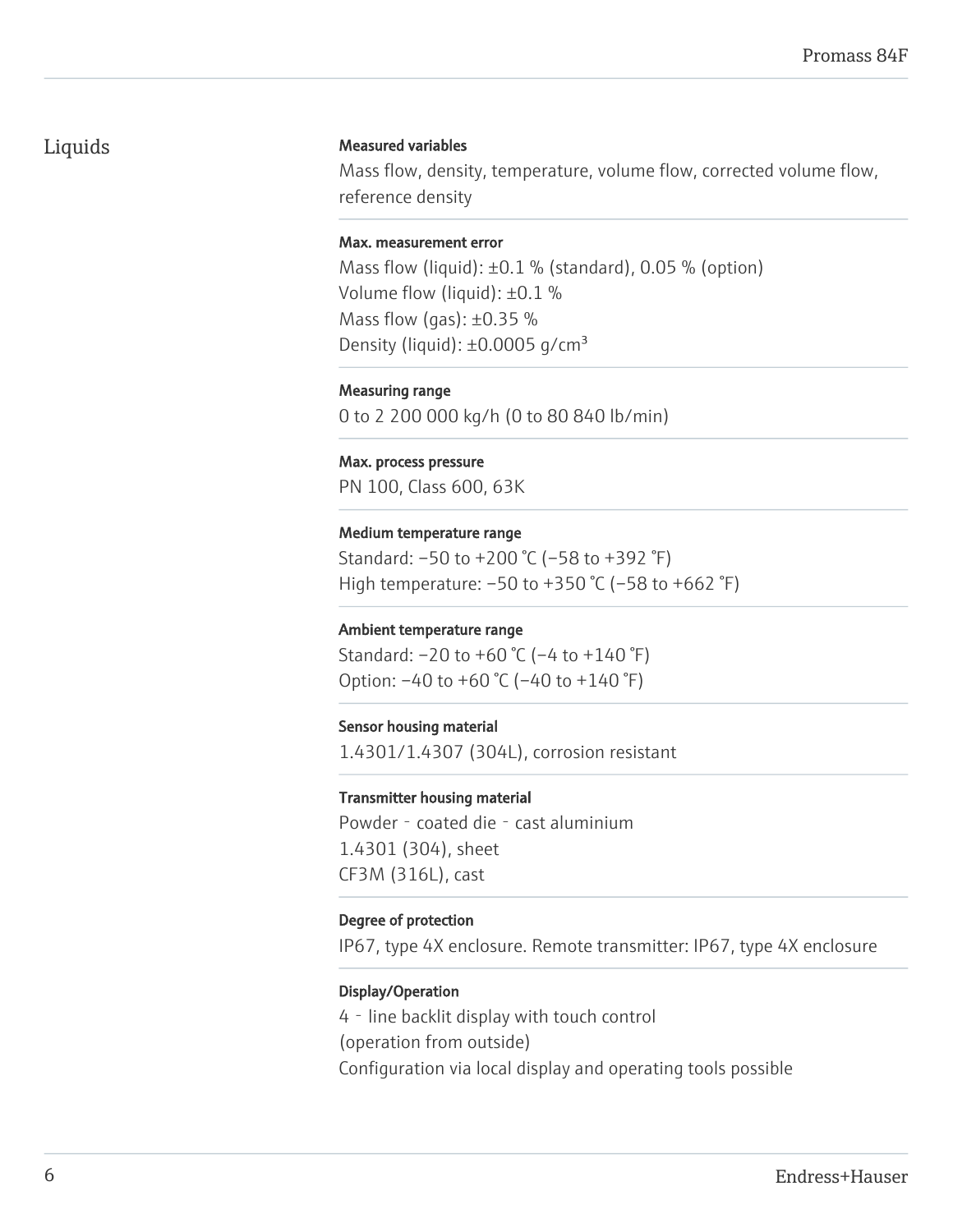## Liquids

#### **Outputs**

4 modular outputs: 0‐20 mA (active)/4‐20 mA (active/passive) Pulse/frequency/switch output (passive) phase shifted pulse Relay

#### Inputs

1 modular input: status

#### Digital communication

HART Modbus RS485

#### Power supply

DC 16 to 62 V AC 85 to 260 V (45 to 65 Hz) AC 20 to 55 V (45 to 65 Hz)

#### Hazardous area approvals

ATEX, IECEx, FM, CSA, NEPSI, EAC

#### Other approvals and certificates

3.1 material, calibration performed on accredited calibration facilities (acc. to ISO/IEC 17025), NAMUR, custody transfer, PED, CRN, AD 2000, 3-A, FDA, NACE MR0175/MR0103, PMI; welding test acc. to EN, ASME, NORSOK

#### Product safety

CE, C-tick, EAC marking

#### Metrological approvals and certificates

Calibration performed on accredited calibration facilities (acc. to ISO/IEC 17025), NAMUR Custody transfer approvals: MI-005 (liquid), PTB 7.251 (gas), MC, NTEP

#### Pressure approvals and certificates

PED, CRN, AD 2000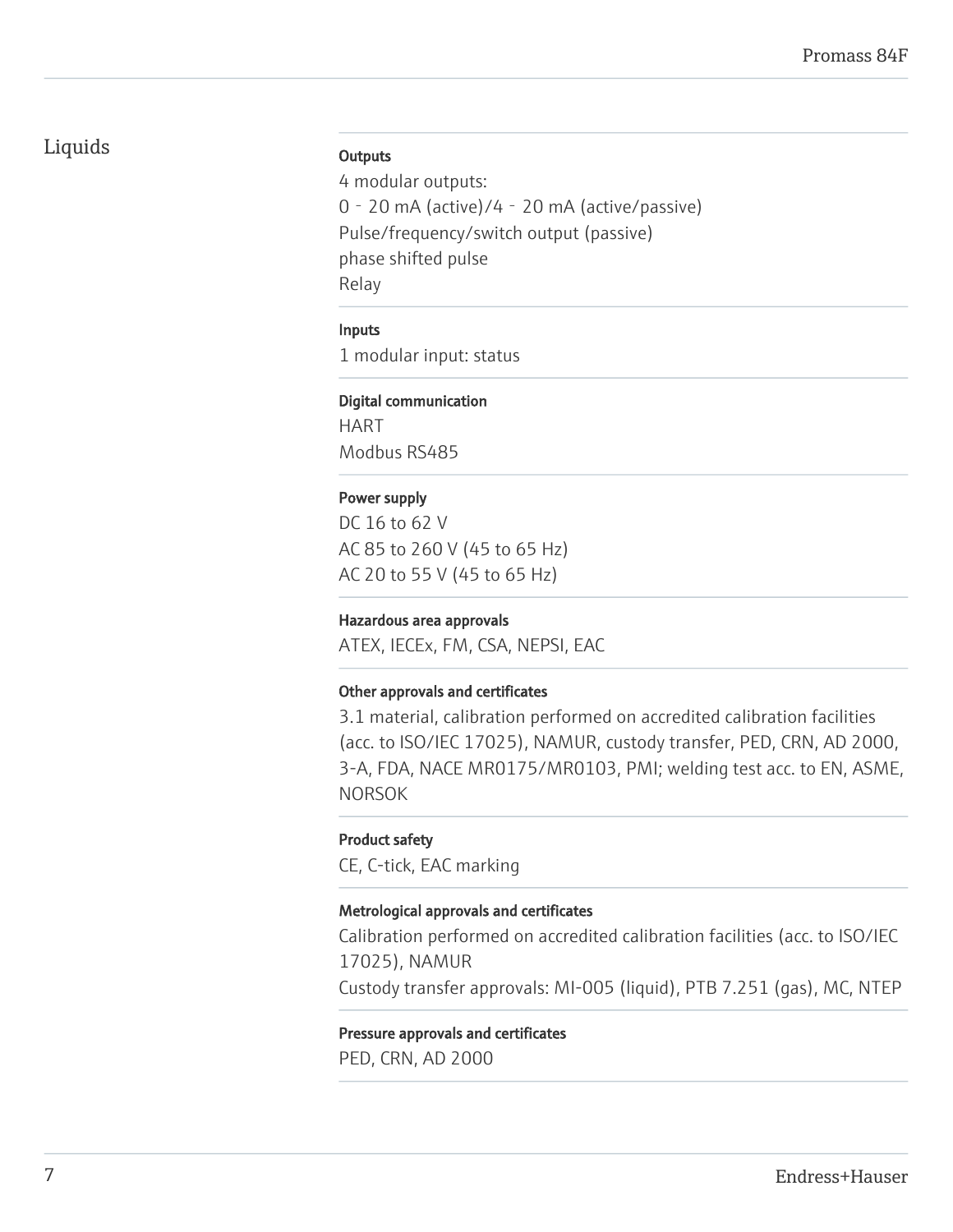## Liquids

#### Material certificates

3.1 material NACE MR0175/MR0103, PMI; welding test acc. to EN, ASME,NORSOK

Hygienic approvals and certificates 3-A, FDA

Density/Concentration Measuring principle

Coriolis

#### Product headline

The flowmeter with premium accuracy, robustness and custody transfer functionality. Highest measurement performance for liquids and gases under varying, demanding process conditions.

#### Sensor features

Highest process safety – immune to fluctuating and harsh environments. Fewer process measuring points –multivariable measurement (flow, density, temperature). Space - saving installation – no in/outlet run needs. Mass flow: measurement error ±0,05 % (PremiumCal). pressurerated sensor housing up to 40 bar (580 psi).

#### Transmitter features

Quality – designed for custody transfer; featuring worldwide recognized metrological approvals. Flexible data transfer options – numerous communication types. Automatic recovery of data for servicing. 4 - line backlit display with touch control. Device in compact or remote version.

#### Nominal diameter range

DN 8 to 250 ( $\frac{3}{8}$  to 10") High temperature: DN 25 (1"), DN 50 (2"), DN 80 (3")

#### Wetted materials

Measuring tube: 1.4539 (904L); 1.4404 (316/316L); Alloy C22, 2.4602 (UNS N06022)

Connection: 1.4404 (316/316L); Alloy C22, 2.4602 (UNS N06022)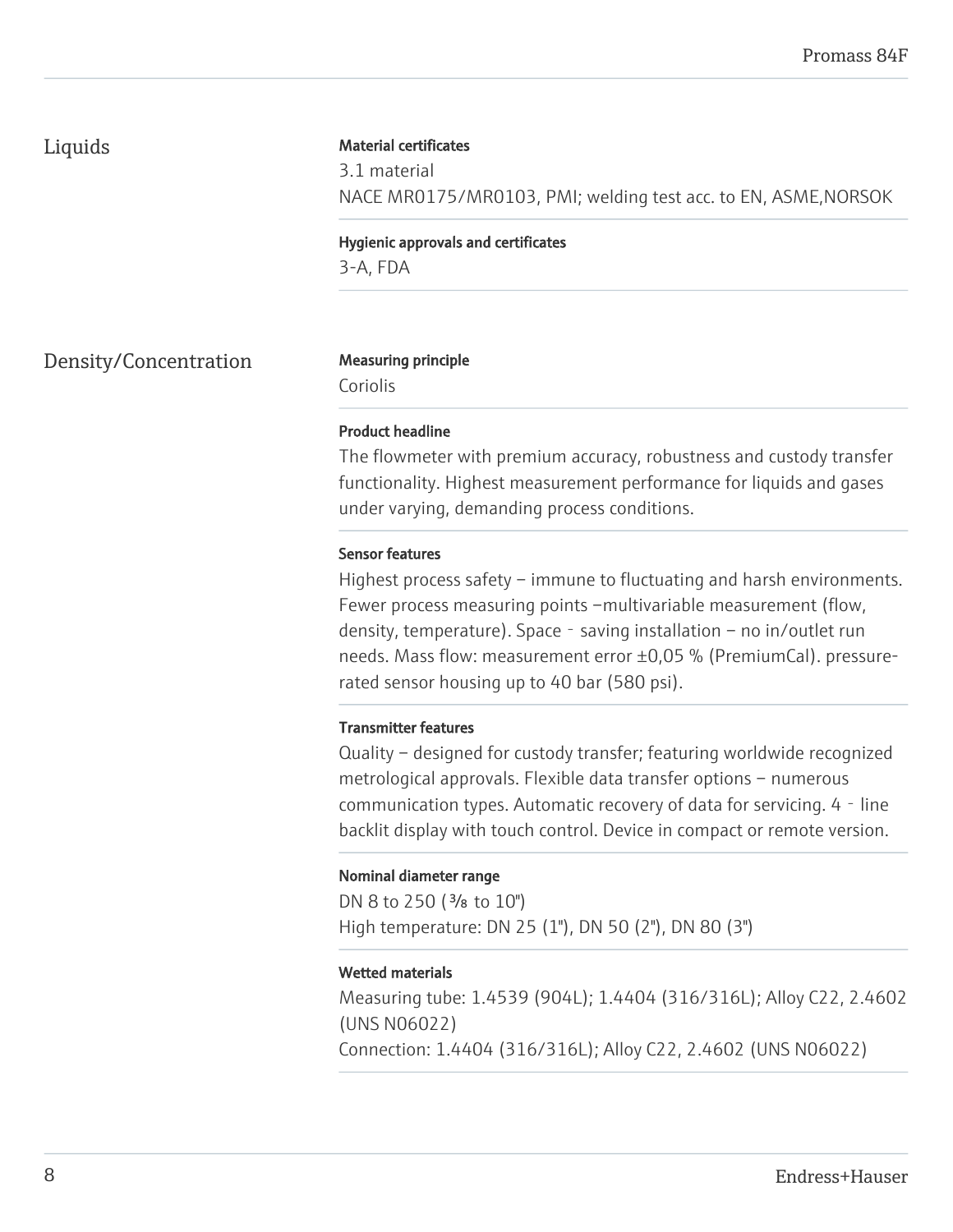## Density/Concentration

#### Measured variables

Mass flow, density, temperature, volume flow, corrected volume flow, reference density

#### Max. measurement error

Mass flow (liquid):  $\pm 0.1$  % (standard), 0.05 % (option) Volume flow (liquid): ±0.1 % Mass flow (gas):  $\pm 0.35$  % Density (liquid):  $\pm 0.0005$  g/cm<sup>3</sup>

Measuring range 0 to 2 200 000 kg/h (0 to 80 840 lb/min)

Max. process pressure PN 100, Class 600, 63K

Medium temperature range Standard: –50 to +200 °C (–58 to +392 °F) High temperature: –50 to +350 °C (–58 to +662 °F)

#### Ambient temperature range

Standard: –20 to +60 °C (–4 to +140 °F) Option: –40 to +60 °C (–40 to +140 °F)

#### Sensor housing material

1.4301/1.4307 (304L), corrosion resistant

#### Transmitter housing material

Powder - coated die - cast aluminium 1.4301 (304), sheet CF3M (316L), cast

#### Degree of protection

IP67, type 4X enclosure. Remote transmitter: IP67, type 4X enclosure

#### Display/Operation

4‐line backlit display with touch control (operation from outside) Configuration via local display and operating tools possible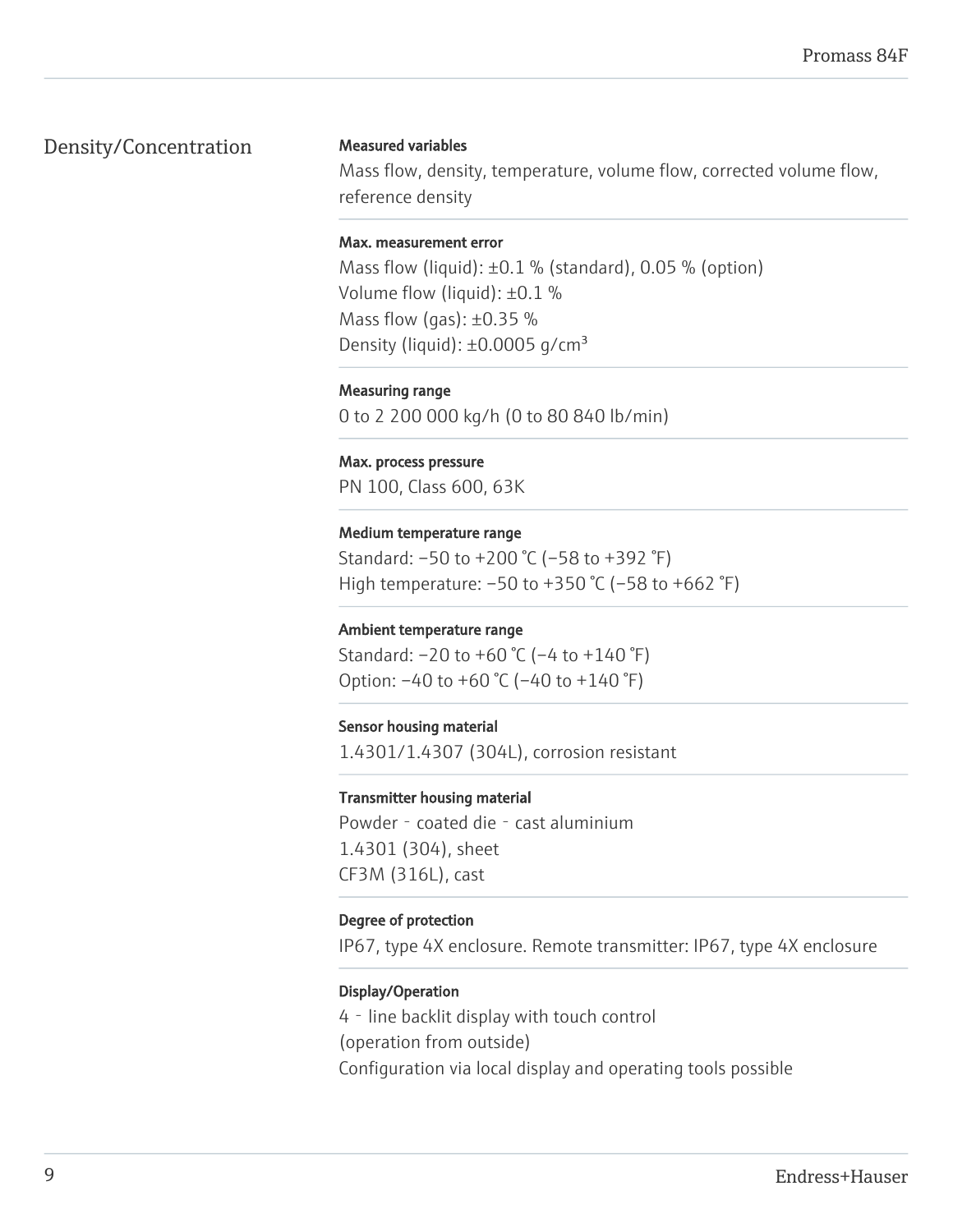## Density/Concentration

#### **Outputs**

4 modular outputs: 0‐20 mA (active)/4‐20 mA (active/passive) Pulse/frequency/switch output (passive) phase shifted pulse Relay

#### Inputs

1 modular input: status

#### Digital communication

HART Modbus RS485

### Power supply

DC 16 to 62 V AC 85 to 260 V (45 to 65 Hz) AC 20 to 55 V (45 to 65 Hz)

#### Hazardous area approvals

ATEX, IECEx, FM, CSA, NEPSI, EAC

#### Product safety

CE, C-tick, EAC marking

#### Metrological approvals and certificates

Calibration performed on accredited calibration facilities (acc. to ISO/IEC 17025), NAMUR Custody transfer approvals: MI-002 (gas), MI-005 (liquid), PTB 7.251 (gas), MC, NTEP

#### Pressure approvals and certificates

PED, CRN, AD 2000

#### Material certificates

3.1 material NACE MR0175/MR0103, PMI; welding test acc. to EN, ASME,NORSOK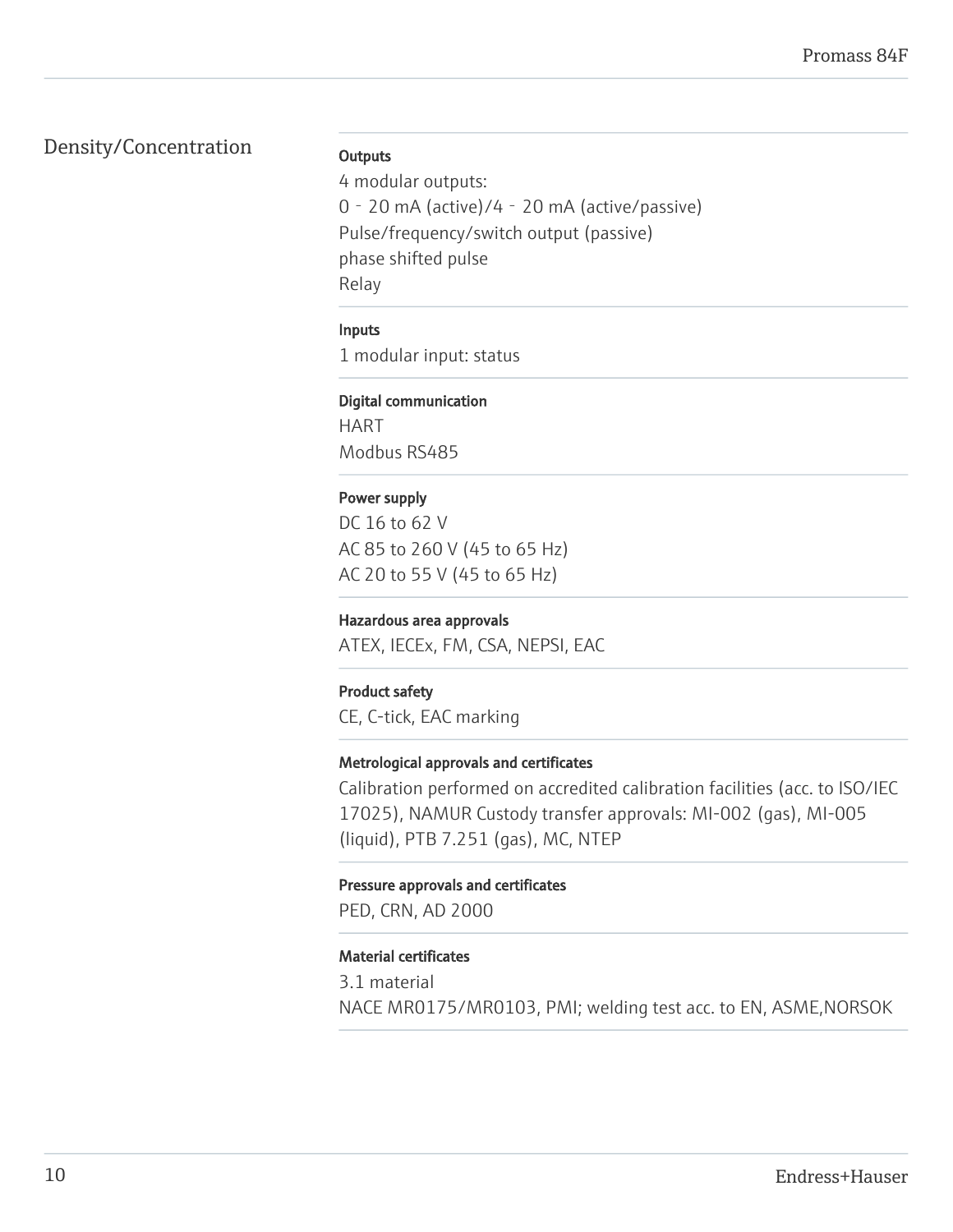## Density/Concentration

## Hygienic approvals and certificates 3-A, FDA

## Density Measuring principle

Coriolis

## Characteristic / Application

Coriolis mass flowmeter for custody transfer application.

#### Ambient temperature

 $-20...+65^{\circ}C$  $(-4...+140°F)$ 

#### Process temperature

-50...+200°C (-58...+392°F)

#### Process pressure absolute

PN 16...100 Cl 150...600 JIS 10...63K

#### Wetted parts

904L/1.4539 Alloy C-22/2.4602

#### **Output**

4...20mA Pulse/Frequency (10KHz, 90° phase shifted, active/ passive) Relays/Status

#### Certificates / Approvals

ATEX FM CSA TIIS